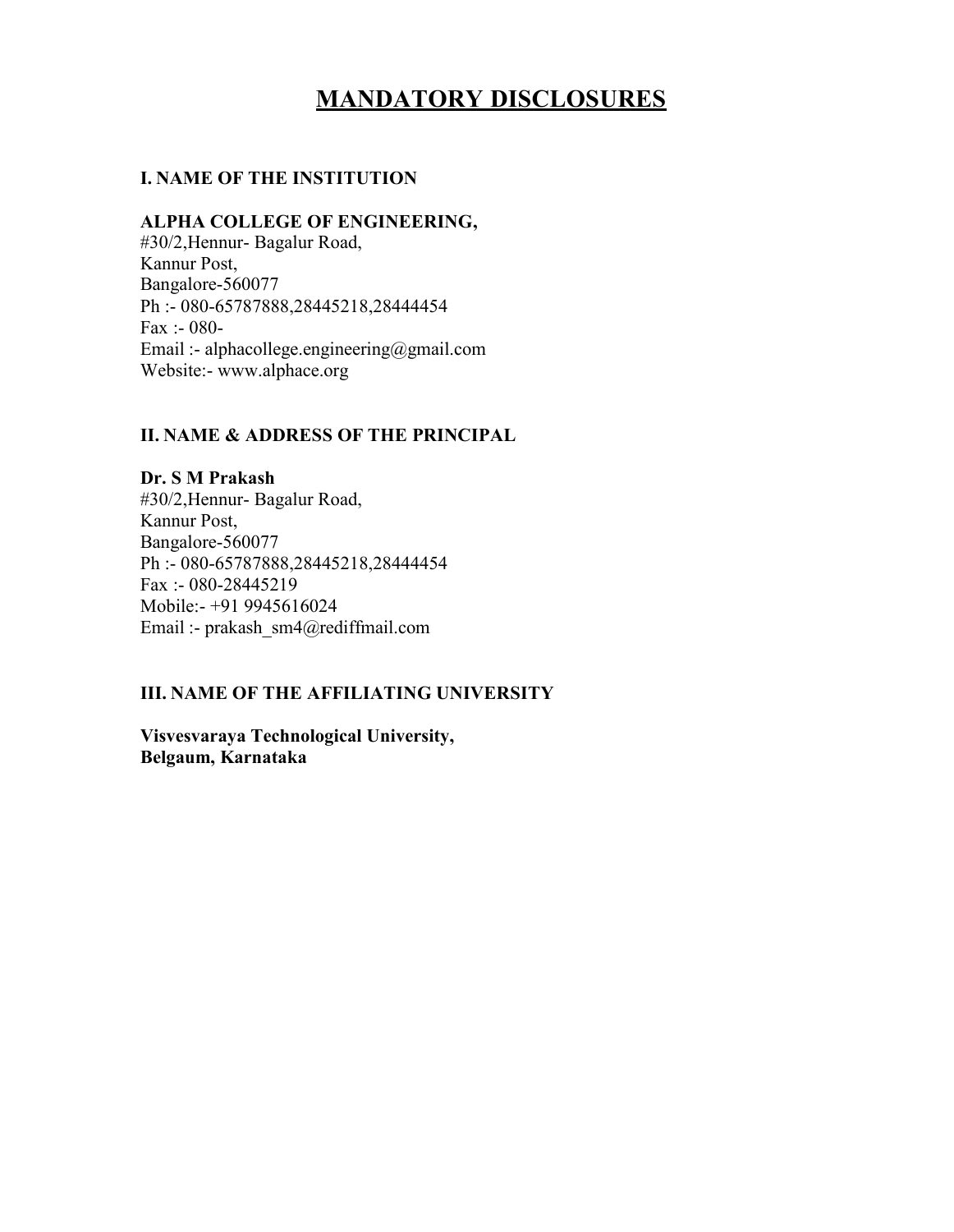#### **IV. GOVERNANCE COUNCIL**

| Sl.No.           | <b>Name</b>                                  | <b>Designation</b>      |
|------------------|----------------------------------------------|-------------------------|
| 1.               | Prof. S Appaiah<br>President, ACE            | Chairman                |
| 2.               | Dr. K R Venugopal<br>Principal, UVCE         | Member                  |
| 3.               | <b>Smt. T Rukmini</b><br>Vice President, ACE | Member                  |
| $\overline{4}$ . | Sri. K Thyagaraj<br>Secretary, ACE           | Member                  |
| 5.               | <b>Sri. R Srinivas</b><br>Treasurer, ACE     | Member                  |
| 6.               | <b>Director</b><br>DTE, Bangalore            | <b>DTE</b> Nominee      |
| 7.               | Dr. N A Jnanesh<br>Principal, KVGCE, Sullia  | <b>VTU</b> Nominee      |
| 8.               | <b>Regional Officer</b><br>AICTE, Bangalore  | <b>AICTE Nominee</b>    |
| 9.               | Dr. S M Prakash<br>Principal, ACE            | <b>Member Secretary</b> |

#### **Members of Advisory Board**

| 1. Dr. H N Shivashankar   | Member |
|---------------------------|--------|
| 2. Dr. Mallikarjun Chetty | Member |
| 3. Dr. N Srinivasan       | Member |
| 4. Dr. M Channa Reddy     | Member |
| 5. Dr. N Govindaraju      | Member |
| 6. Dr. K V Acharya        | Member |
| 7. Dr. M Venkatachalappa  | Member |

## \* **Frequency of the Board Meetings and Academic Advisory Body**

| (i)  | <b>Board Meeting Frequency: -</b>            | 2 times per year.          |
|------|----------------------------------------------|----------------------------|
| (ii) | <b>Academic Council meeting frequency: -</b> | Minimum 2 Meetings per yr. |

#### \***Organizational chart and processes**

### \* **Nature and Extent of involvement of faculty and students in academic affairs/improvements**

Apart from classroom & laboratory contacts, the students are also have regular discussions/ debates with faculty members on weekly basis (during co-curricular activities periods) regarding improvement in academic affairs. Many extra classes are engaged as required even on non- working days in order to improve the performance of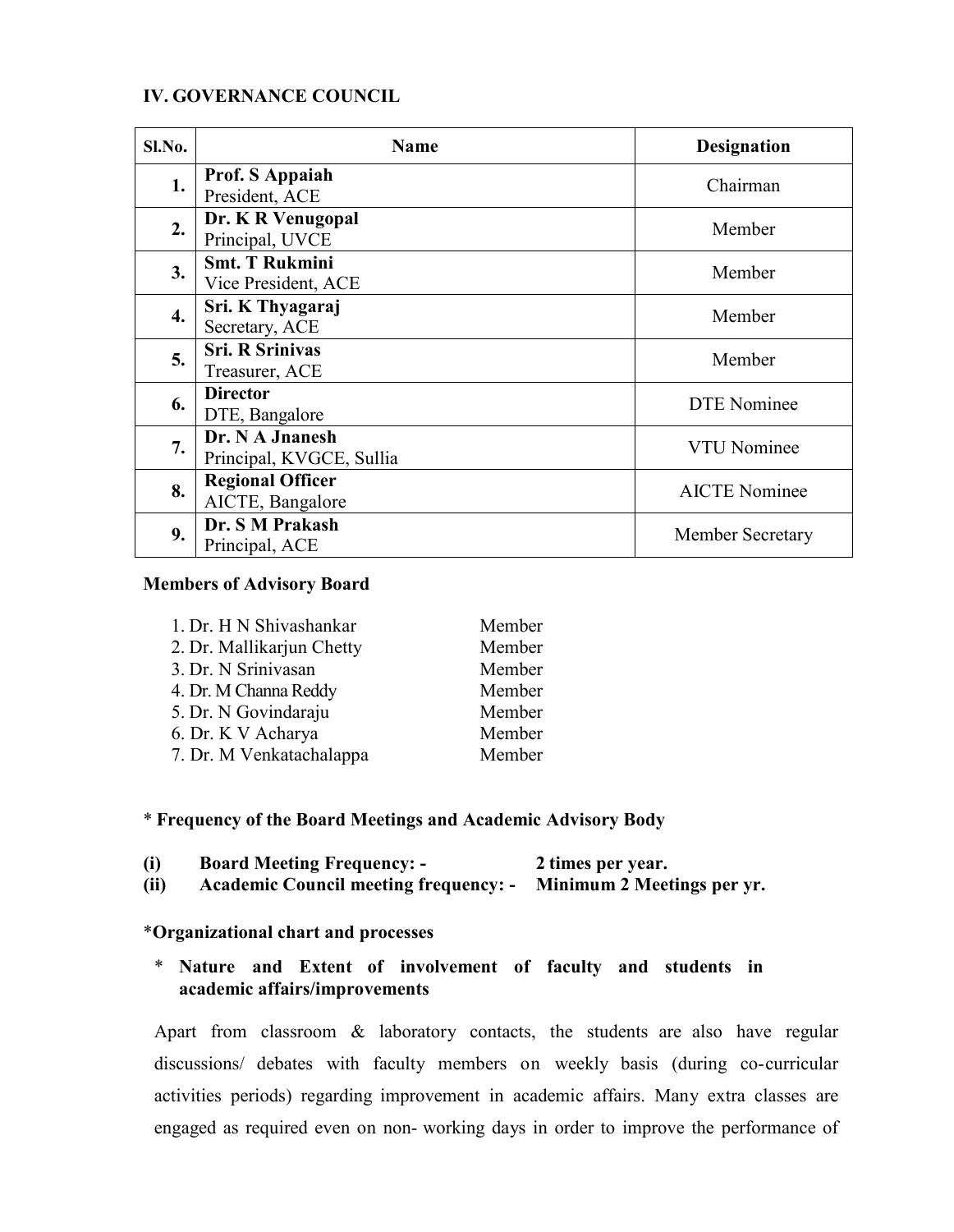students. In certain cases, the parents are also called for interaction. During interaction with brighter students positive suggestions do come forth from time to time and these are implemented.

### **Mechanism/Norms & Procedure for democratic/good Governance**

The following procedures are adopted in order to achieve good governance.

- 1. Entire faculty of the institute is selected by a high level expert selection committee whose members are senior faculty from leading Institutions apart from VTU's nominee. This is to ensure that the teaching process is of high quality.
- 2. As far as possible, students with high merits are admitted in the institute.
- 3. Our institute has provided adequate hostel facility for boys as well as girls. These students spare more time for studies and co-curricular activities.
- 4. Well lit & spacious classrooms & laboratories designed in the institute make the students feel cozy and relaxed.
- 5. Exceptionally bright & dedicated faculty is well rewarded at the end of the semester/academic year so as to give them more encouragement and motivation.
- 6. Meetings of college Academic committees, Departmental committees, Students- teacher class interaction committees are held on regular basis in order to take any corrective action for moving faster towards achievement of academic excellence.
- 7. Students indulging in any act of indiscipline are immediately reported to college disciplinary committee, who take necessary corrective action.
- 8. College toppers from all disciplines are rewarded on the college Annual day. This has a motivating effect on the entire student community. ALPHA COLLEGE OF ENGINEERING awards cash prizes, medals and commendation certificates for outstanding performance in academics, regularity and extracurricular activities to promote all round development of students. The students are encouraged to take part in cocurricular

& extra –curricular

## **Student Feedback on Institutional Governance/Faculty Performance**

Towards the end of the semester, concerned HOD's obtain a feedback report from the students regarding the academic performance of faculty. Likewise Principal has regular meetings with class representatives any grievances. Necessary corrective actions are accordingly taken on continuous basis for improvements.

- **Grievance redressal mechanism for faculty, staff and students**
- Grievance redressal is taken care by HOD's, who in turn discuss the issue, if any, with the Principal. This maintains congenial atmosphere at the campus. Grievances redressal of students is taken care by designated counselors.
- A Complaint/Suggestion box is kept at the convenient place ,so that the students can drop their compliant and suggestions which are attended by the principal himself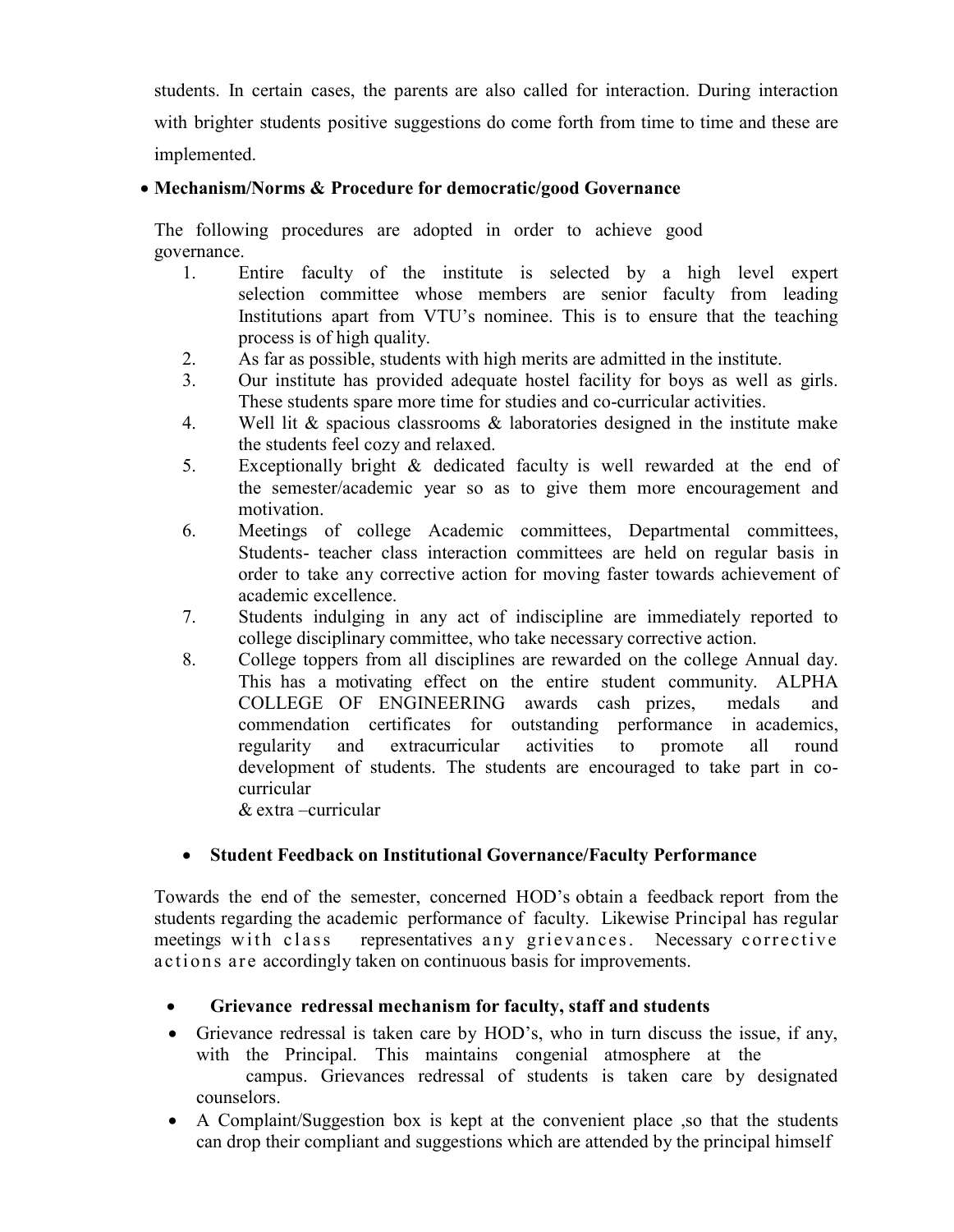#### **Anti-Ragging Committe**

Committee consists of Principal (Chairman), all HODs, warden & 2 students are the members. Any incidents in case, to be reported immediately to principal/Warden/HODs to take action.

#### **V. PROGRAMMES**

- \* Name of the Programmes approved by the AICTE
	- (i) B. E in Computer Science & Engg.
	- (ii) B. E in Electronics  $&$  Communication Engg.
	- (iii) B. E in Information Science  $\&$  Engg.
	- (iv) B. E in Mechanical Engg.
	- $(v)$  B. E in Civil Engg
	- (vi) M.Tech in VLSI Design and Embedded Systems (ECE)
	- (vii) M.Tech in Computer Network Engineering (CSE)
	- (viii) M.Tech in Thermal Power Engineering (ME)

#### **Details of Each Programme**

#### **(i) Electronics & Communication Engg.**

- \* Name : **B. E Degree in Electronics & Communications Engg.**
- \* Number of seats : **60**
- \* Duration : **4 Years**
- \* Cut off mark/rank for admission during the last three
- years

#### \* Fee : **Rs. 38, 000 CET and 1, 00,000 for COMEDK**

\* Placement Facilities: Available

A fully functional Training  $\&$  Placement cell, headed by an experienced  $\&$  well qualified Training & Placement officer provides a meaningful industry-institute interaction. Apart from Technical/Industrial visits to establishments of repute, it invites senior executives from industry to lecture & interact with students.

#### **(ii) Mechanical Engg.**

- \* Name **B. E Degree in Mechanical Engg.**
- \* Number of seats **120**
- \* Duration **4 Years**
- \* Cut off mark/rank for admission during the last three years
- \* Fee **Rs.38,000 CET and Rs. 1,00,000 for COMED K**
- \* **Placement Facilities** Available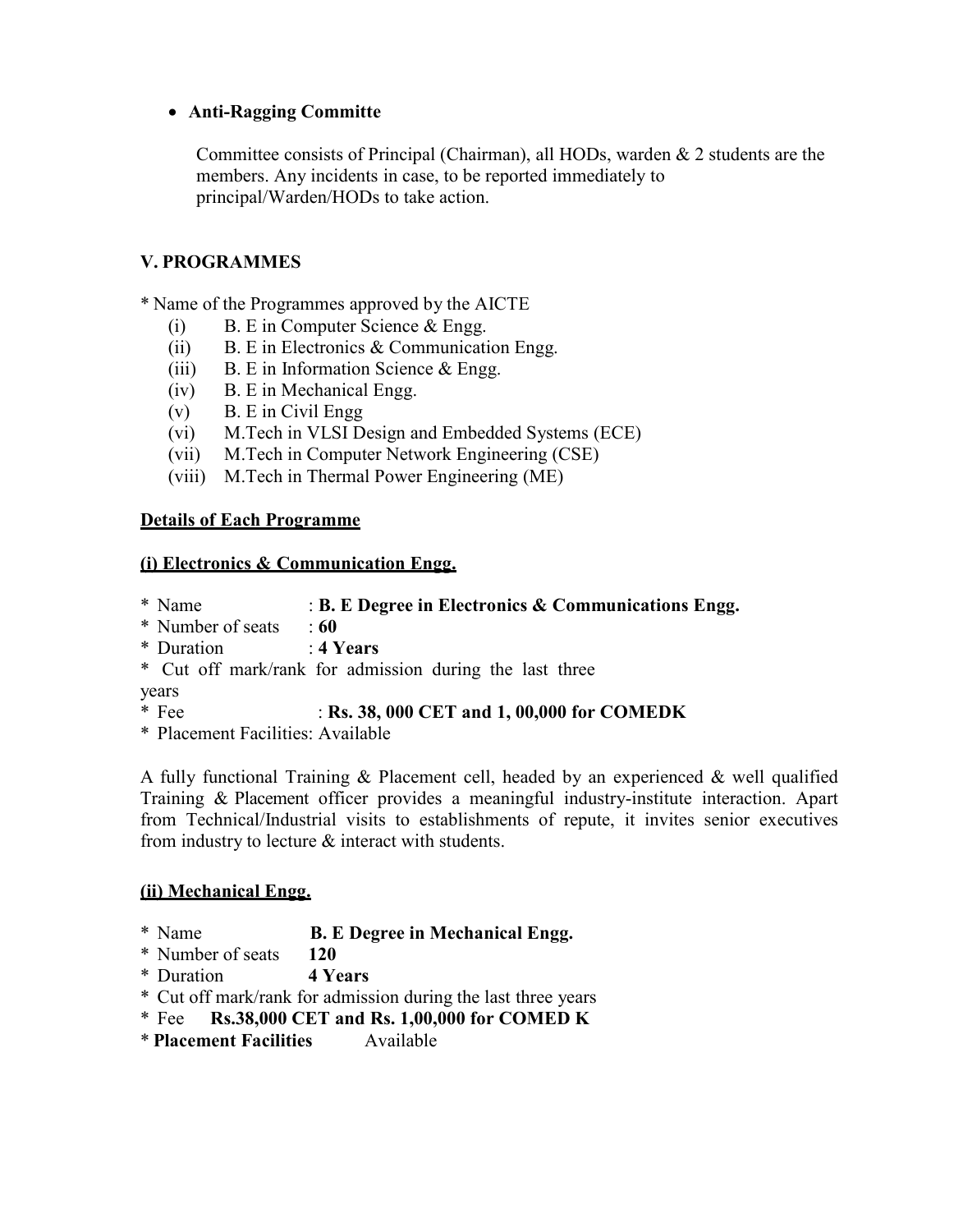#### **(iii) Computer Sciences & Engg.**

- \* Name **B. E Degree in Computer Sciences & Engg.**
- \* Number of seats **120**
- \* Duration **4 Years**
- \* Cut off mark/rank for admission during the last three years
- \* Fee **Rs.38,000 CET and Rs. 1,00,000 for COMED K**
- \* **Placement Facilities** Available

#### **(iv) Information Science & Engg.**

- \* Name **B. E Degree in Information Science & Engg.**
- \* Number of seats **60**
- \* Duration **4 Years**
- \* Cut off mark/rank for admission during the last three years
- \* Fee **Rs.38,000 CET and Rs. 1,00,000 for COMED K**
- **\* Placement Facilities** Available

### **(iv) Civil Engg.**

- \* Name **B.E Degree in Civil Engineering**
- \* Number of seats **60**
- \* Duration **4 Years**
- \* Cut off mark/rank for admission during the last three years
- \* Fee **Rs.38,000 CET and Rs. 1,00,000 for COMED K**
- **\* Placement Facilities** Available

## **VI .P G COURSES**

#### **(i) VLSI Design and Embedded Systems**

- **\* Name VLSI Design and Embedded Systems (ECE)**
	-
- **\* Number of Seats 18 \* Duration 2 Years**
- \* Fee **Rs.60, 000 per year**
- \* Placement Available

## **(ii) Computer Network Engineering (CSE)**

\* **Name Master's Degree in Computer Network Engineering (CSE)**

- **\* Number of Seats 18**
- **\* Duration 2 Years**
- \* Fee **Rs.60, 000 per year**
- \* Placement Available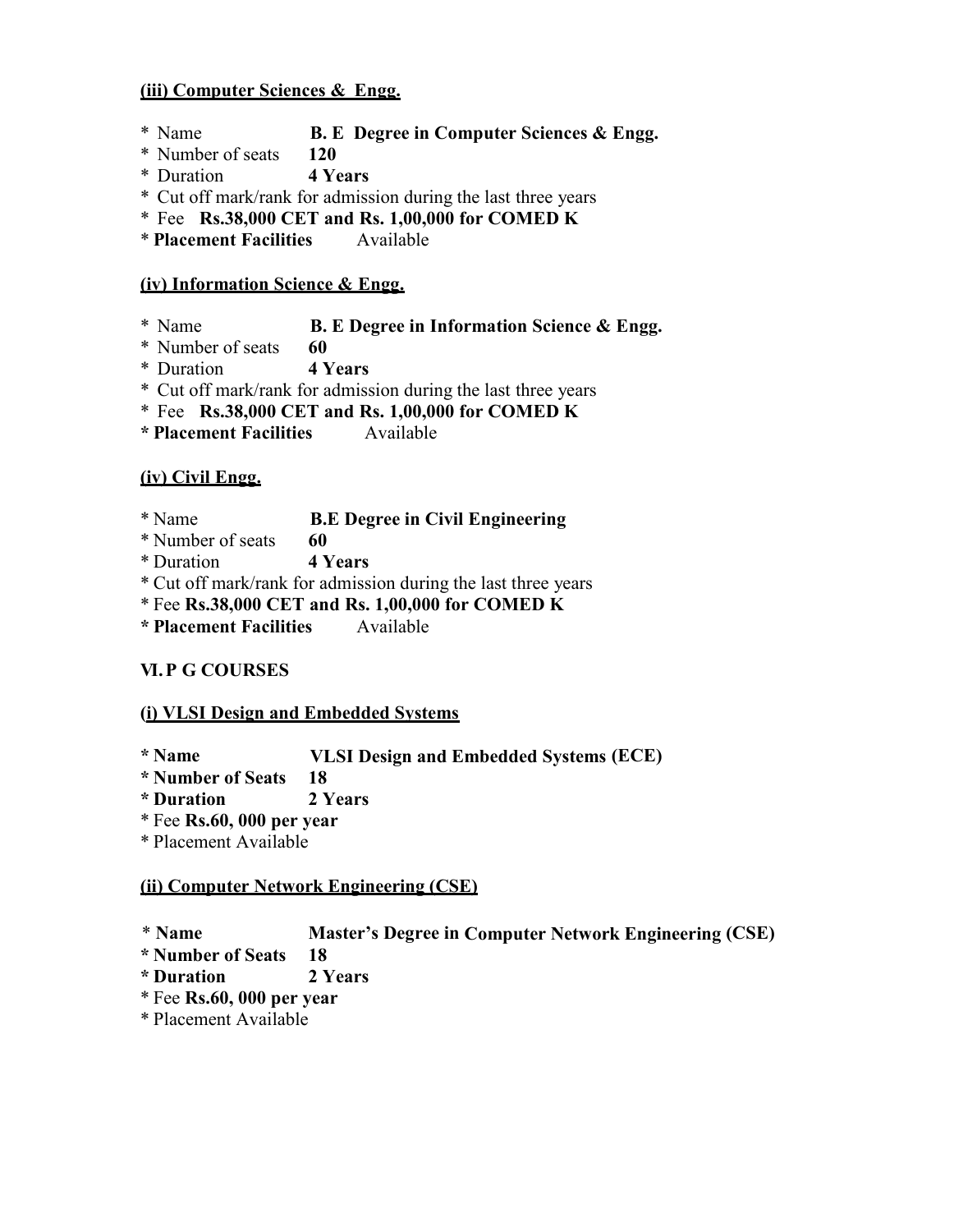#### **(iii) Thermal Power Engineering**

**\* Name Master's Degree in Thermal Power Engineering (ME)**

- **\* Number of Seats 18**
- **\* Duration 2 Years**
- \* Fee **Rs.60, 000 per year**
- \* Placement Available

## **VI. FACULTY**

### **Faculty members:**

Alpha College of Engineering Faculty members meet the highest level of professional excellence in their respective fields of specification. The institute has a selected group of faculty members committed to quality teaching and research drawn with tenures from IIT's, RECs & prominent institutions**.**

### \***Permanent Faculty All the faculty members are permanent.**

\* Visiting Faculty **05**

\* Permanent Faculty: Student Ratio**1:15**

### **VII. PROFILE OF DIRECTOR/PRINCIPAL WITH QUALIFICATIONS, TOTAL EXPERIENCE, AGE AND DURATION OF EMPLOYMENT AT THE INSTITUTE CONCERNED**

- 1. Name: **Dr. S M PRAKASH**
- 2. Date of Birth: 12.06.1960
- 3. Educational Qualification: B.E., M.E.(IIT-R), PGDCA, Ph.D.(IIT-B)
- 4. Work Experience 29 yrs
- Teaching: 25 yrs
- Research: 04 yrs
- Industry: 02 yrs
- Others
- 5. Area of Specializations: Civil Engineering- Environmental Engineering
- 6. Subjects teaching at Under Graduate Level: Elements of Civil Engineering

Environmental Engineering-I Environmental Engineering-II Industrial Waste Water Engg. Surveying I & II Hydrology & Irrigation Engg.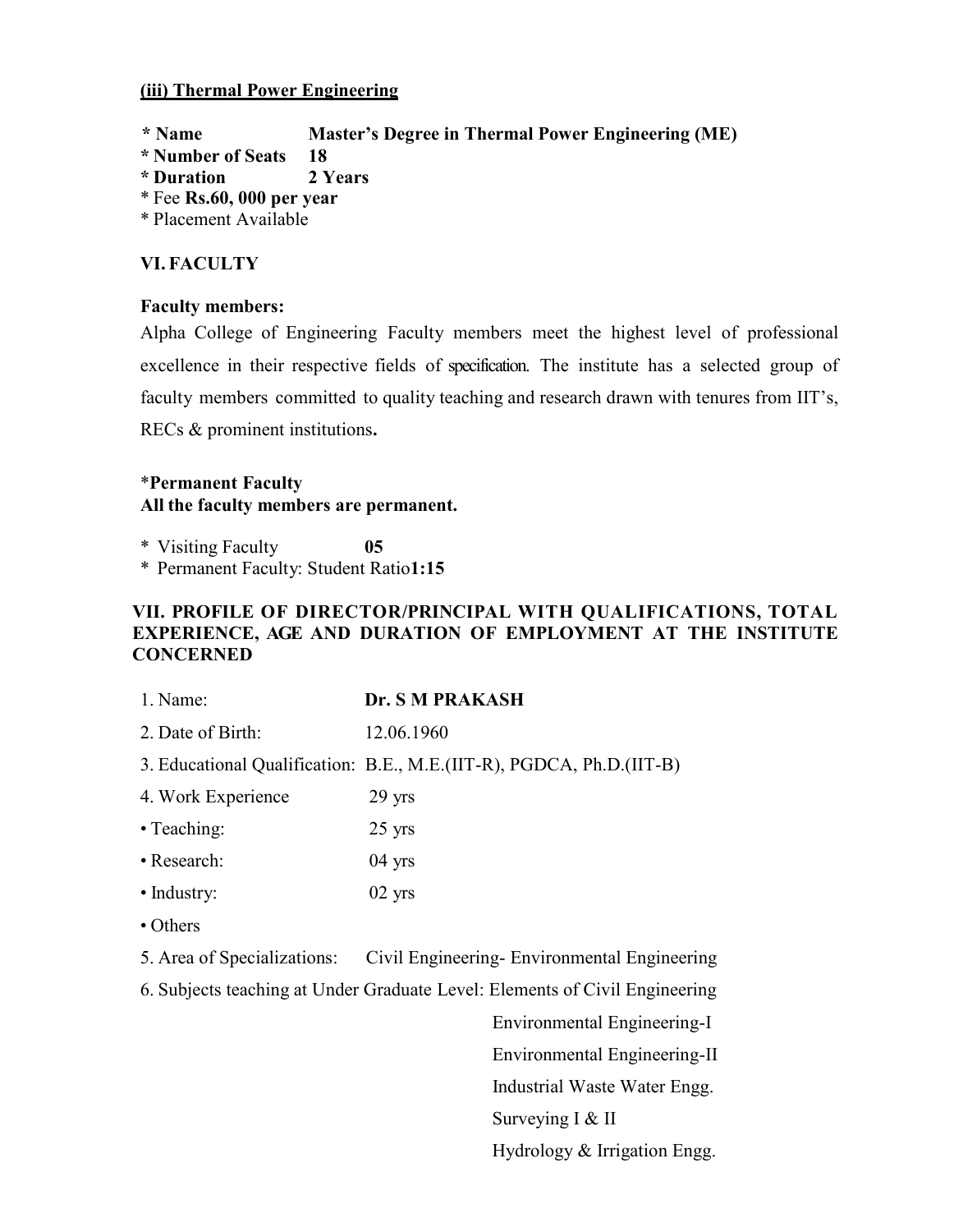|                                                   | <b>Fluid Mechanics</b>                      |
|---------------------------------------------------|---------------------------------------------|
|                                                   | Irrigation Engg. Drawing                    |
|                                                   | Post Graduate Level: Waste Water Treatment  |
|                                                   | Hazardous Waste Management                  |
|                                                   | Environmental Impact assessment             |
|                                                   | Advance Industrial Waste Water Treatment    |
|                                                   | <b>Environmental Transportation Process</b> |
| 7. Research guidance :<br>Masters' -10 Ph.D-02    |                                             |
| No. of papers published in National Journals : 10 |                                             |
| International Journals :                          | 06                                          |
| Conferences:                                      | 25                                          |
| 8. Projects Carried out :                         | 03                                          |
| 9. Patents :                                      |                                             |
| 10. Technology Transfer                           |                                             |

- 11. Research Publications : 08
- 12. No. of Books published with details : 03

#### **VIII. FEE**

- \* Details of fee, as approved by State fee Committee, for the Institution.
- \* Time schedule for payment of fee for the entire programme.
- \* No. of Fee waivers granted with amount and name of students.
- \* Number of scholarship offered by the institute, duration and amount.
- \* Criteria for fee waivers/scholarship.

\* Estimated cost of Boarding and Lodging in Hostels. Approximately Rs.2800 per month.

#### **X. ADMISSION PROCEDURE**

\* Mention the admission test being followed, name and address of the Test Agency and its

| URL (website).        |                    |                                       |
|-----------------------|--------------------|---------------------------------------|
| <b>Admission Test</b> | $(i)$ CET          | (ii) COMED-K                          |
| <b>Test Agency</b>    | Govt. of Karnataka | <b>Consortium of Private Colleges</b> |

**\* Percentage of seats allotted to different Test Qualified candidates separately [CET (State conducted test/University tests)/Association conducted test]**

(i) Seats allotted on the basis of CET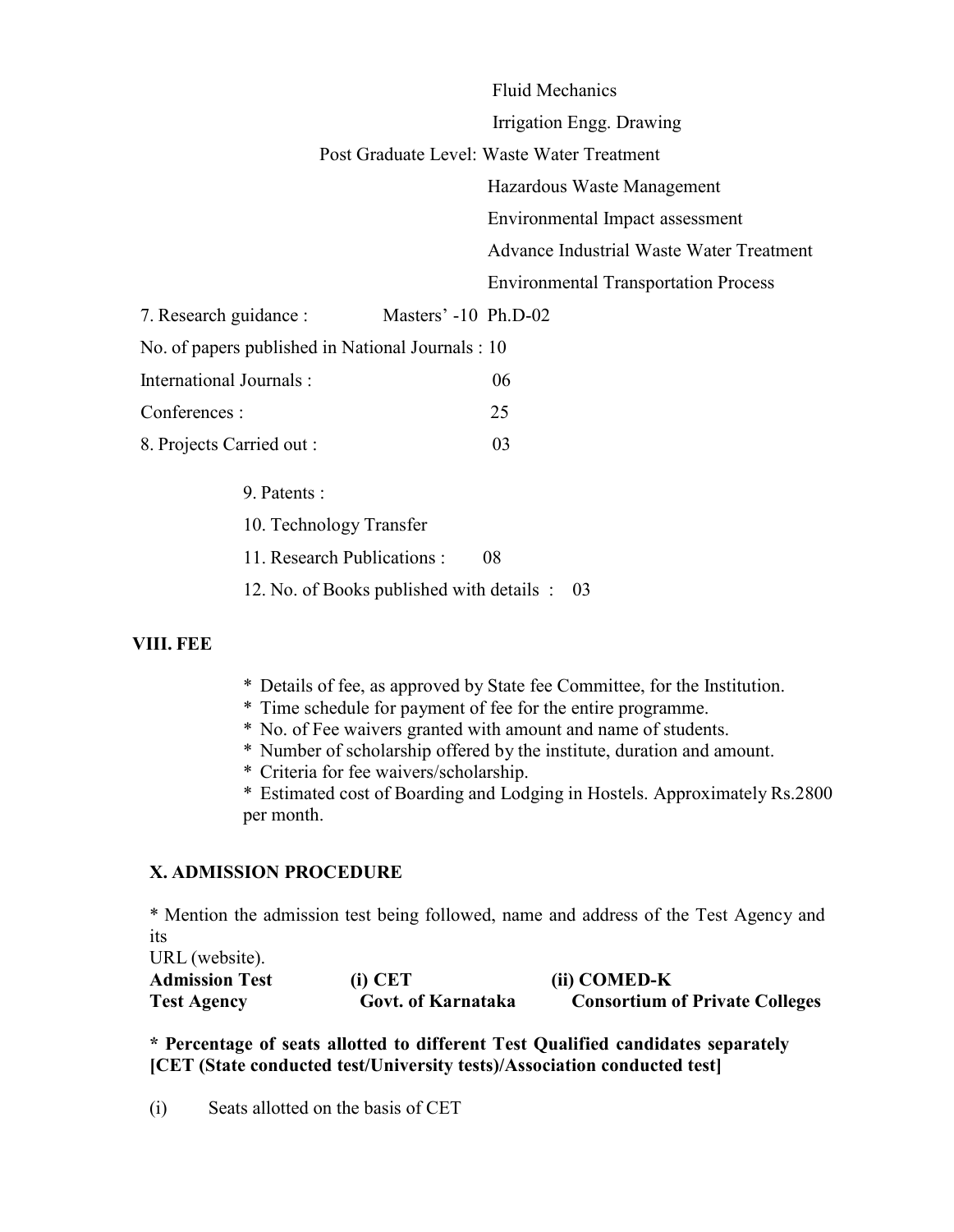- (ii) Seats allotted on the basis of COMED-K Test
- (ii) Management quota is filled merit based on Performance in, PUC
- \* Calendar for admission against management/vacant seats:
- \* Last date for request for applications.
- \* Last date for submission of application.
- \* Dates for announcing final results.
- \* Release of admission list (Main list and waiting list should be announced on the same day)
- \* Date for acceptance by the candidate (Time given should in no case be less than 15 days)
- \* Last date for closing of admission.
- \* Starting of the Academic session.
- \* The waiting list should be activated only on the expiry of date of main list.
- \* The policy of refund of the fee, in case of withdrawal, should be clearly notified.

## **XI. CRITERIA AND WEIGHTAGES FOR ADMISSION**

#### **Admission Procedure:-**

(i) The minimum academic qualification to appear in CET  $&$  COMED-K tests is a pass in the

PUC examination (10+2 standard) or equivalent. The group  $\&$  subject combinations required in the qualifying examination to first year of different courses is as under:-

Course Subjects

B. E Physics, Chemistry/Biology/Computer/Electronics & Mathematics

\* Mention the minimum level of acceptance, if any.

#### **Minimum 45% in PCM (Management Seats)**

**For admission to M-Tech Course, Through PGCET or GATE with admissible score conducted by Government of Karnataka, 50% in Engineering Degree.**

#### **XII. APPLICATION FORM**

\* D o w nl o a d a bl e application form, with online submission possibilities, available in college website.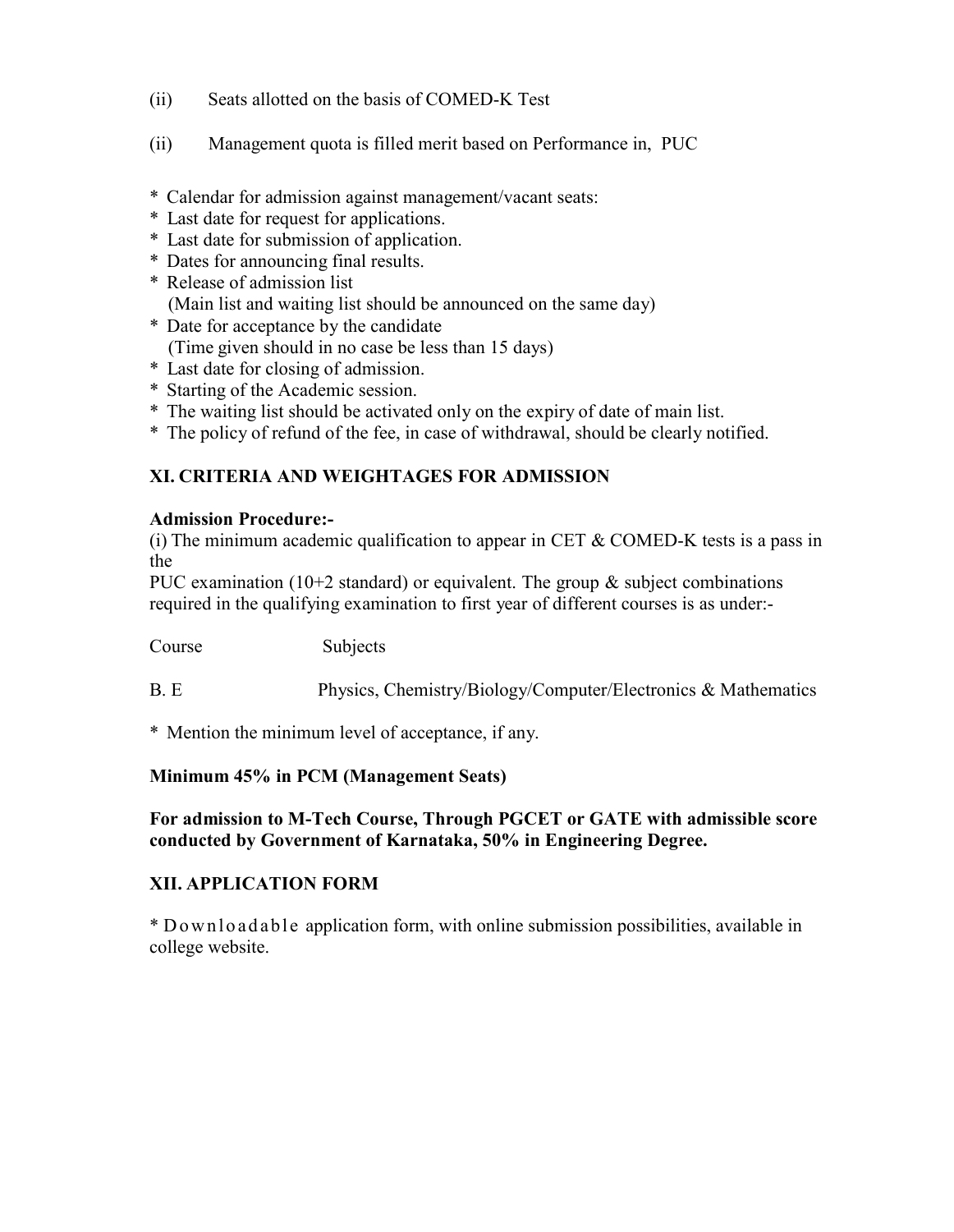### **LIBRARY:**

| <b>Department</b>          | <b>Titles</b> | <b>Volumes</b> |
|----------------------------|---------------|----------------|
| <b>CSE</b>                 | 479           | 2304           |
| <b>ISE</b>                 | 419           | 2040           |
| <b>ECE</b>                 | 448           | 2083           |
| <b>ME</b>                  | 470           | 2202           |
| <b>CIVIL</b>               | 57            | 454            |
| General Science            | 213           | 2129           |
| <b>General Books</b>       | 10            | 20             |
| M-Tech in VLSI Design & ES | 15            | 60             |
| M-Tech in CNE              | 12            | 62             |
| M-Tech in TPE              | 35            | 150            |

#### **Number of Library books/Titles/Journals available (programme-wise)**

### **Online National/International Journals subscribed.**

| Technical Journals/Magazines |      |
|------------------------------|------|
| <b>General Magazines</b>     |      |
| E-Journals                   | 6000 |
| CD's/DVD's                   |      |
| <b>Project Reports</b>       | hl.  |

## **LABORATORY:**

For each Laboratory

List of Major Equipment/Facilities/ Experimental Setup

## **COMPUTING FACILITIES**

- \* Number of Systems: **200**
- \* Total number of systems connected by LAN : **150**
- \* Internet bandwidth Lease line: 5**MBPs**
- \* Major software packages available: All the updated software packages are Available
- \* Special purpose facilities available Internet Facility: **100** System Connected Exclusively for Students

#### **WORKSHOP:**

Our institute workshop has major shops, namely, Machine shop, carpentry shop, welding shop, sheet metal shop and fitting shop.